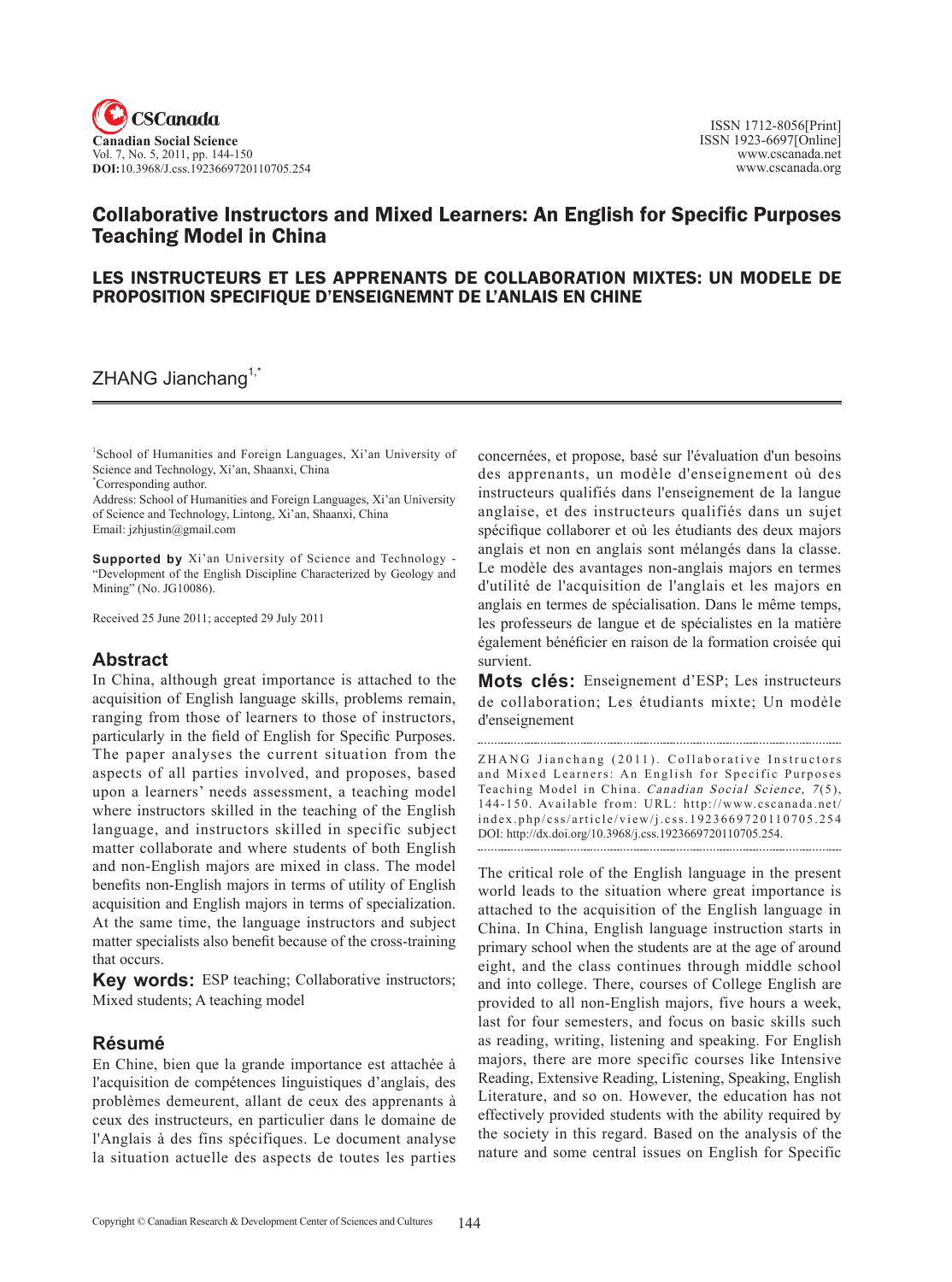Purposes (ESP), the paper proposes a model of English teaching and learning to improve the situation.

# **1. CURRENT SITUATION OF ENGLISH TEACHING AND LEARNING IN CHINA**

In a research conducted by Cai, Wang, Pang and Xue (2010:9), a survey indicated that "82.5% of the students surveyed say that they are unable to use English efficiently in their own field even if they have passed CET-4/CET-6 [College English Test, band 4 and 6]. Ninety point eight percent of the students claim that they still need to learn English after they have passed the CET-4/CET-6. And 72.5% believe that learning medical English also can help them pass CET-4/CET-6." On average, thus, students are still not proficient in this language after CET-4/CET-6.

In their third year, all non-English majors have their subject-specific course – English for Specific Purposes (ESP). For example, students majoring in Material Engineering have their own English course in this field and students majoring in Geology have their ESP class. However, "their [students'] ability to use the language in their own field is far from satisfactory" (Wang, 2006, p. 90); "… college students in China often lack sufficient English language skills though most of them start to learn English in primary school" (Wang, 2007, p. 123). The expectation in this class has so far not been met for several reasons. First, the previous two years of English learning have not laid a solid foundation. Second, the ESP teachers, usually specialized subject experts, have not been trained in the methods of language teaching. The major teaching approach is Grammar-translation, which focuses on the analysis of English sentences in terms of grammar and then translates them into Chinese. It is teacher-centered and students are passive in class. Consequently, the English that students learn is an ossified language, and, thus, they are unable to discuss the work-related matters in English on which they spend much time (Wang, 2007, p. 123). Last, but not the least, the teaching materials are not satisfactory in terms of the balance between language learning and subject learning.

With the policy of building comprehensive universities in China, the English program is available in most universities at present, and the majority of English majors are specialized in the English language and literature. However, the fact is "that all trades and professions need composite talents who have not only a good grasp of English skills, but also a conscious command of professional knowledge" (Wang, 2007, p. 121). This is especially true since "Eighty-five percent of all information in science and engineering in worldwide informational storage and retrieval networks is in English" (Grabe and Kaplan, 1986; Zengin, Erdogan and Akalin, 2007). Non-specialized English majors, therefore, are faced with the difficulty of unemployment upon

graduation.

An issue related to the instruction of specialized English impacts academic professionals, and the everincreasing need of Chinese scholars and specialists to publish in international journals, the majority of which are published in English. Unless Chinese specialists have strong English-language skills, they cannot publish their works. So, quite naturally, they turn to – teachers of English. While proficient in English, however, without knowledge in the scholar's specialized field, English teachers cannot translate such works effectively, either. Once again, the need for cross-training appears, and remains to be solved. The matter is of some importance, since it can hinder not only the personal achievement of scholars, but also global development and information exchange.

Based on the current situation, this paper probes into its root and attempts to propose a model from which all parties involved can benefit:

• ESP teachers can be trained

• Non-English majors improve their motivation in learning English and ultimately become proficient in the language

• English majors become specialized in a certain field so that they become advantageous in job market

• Good translators in science and technology can be trained.

-----------------------

### **2. DEVELOPMENT OF ESP**

English for Specific Purposes (ESP) is a movement based on the proposition that all language teaching should be tailored to the specific learning and language use needs of identified groups of students – and also sensitive to the socio-cultural contexts in which these students will be using English. Most of the movement's practitioners are teachers of adults, those students whose needs are more readily identified within academic, occupational, or professional settings (Johns and Price-Machado, 2001, p. 43).

ESP was proposed in contrast with EGP – English for General Purposes – which is a part of liberal education at school and the main content of which is the language knowledge and skills like reading, writing, speaking and talking. The purpose is that students can get a general idea of the English language and can use it in daily life. As Chien, Lee and Kao (2008, p. 115-116) put it "… the education of English for EGP aims at facilitating English learners to achieve English proficiency for general communication purposes; whereas, ESP is well known as using a learner-centered and content/contextbased approach. This primarily involves professional and practical English, studied to meet learners' specific needs in utilizing English in their specific fields such as science and technology." In China, the English teaching and learning from primary school to the first two years in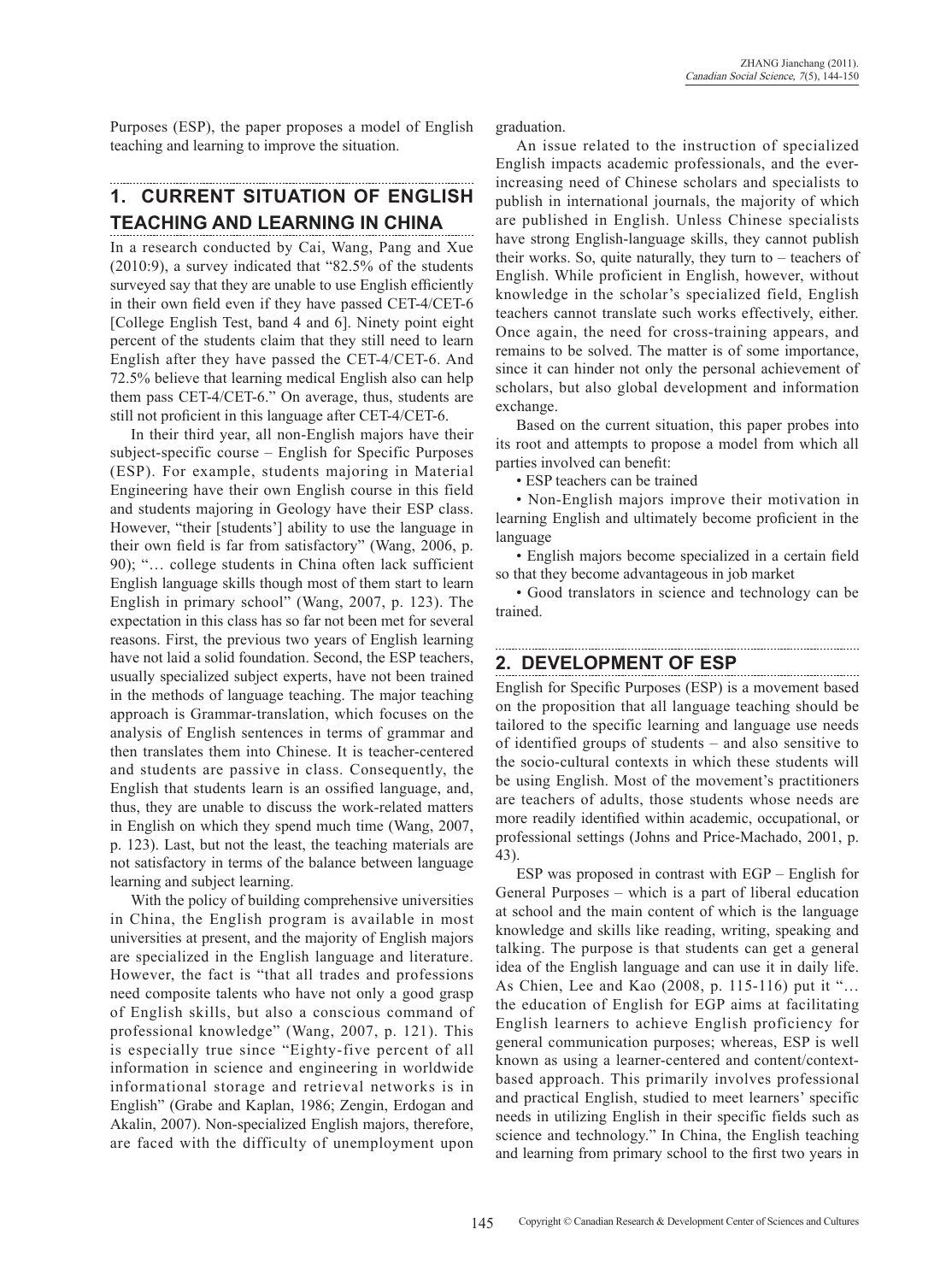#### college is EGP.

However, with the development of the society, the education of EGP in China cannot meet the demand of the world. In Wang's opinion (2007, p. 127), "General English is not enough to communicate throughout the world as far as technology is concerned. Developing ESP courses in the Chinese context is necessary if we really want to be involved in the international community". Xie (2008, p. 2) describes in his book Functional Context and ESP Discourse Translation, after World War II, the scientific, technological and economic activities around the whole world increased dramatically and globalization became increasingly important. In this case, an "international" language was required. This role went to English because of the economic power of the USA after the war. Thus, learning English is not only for the purpose of appreciating English literature, but to promote the exchange of scientific and economic developments around the whole world.

The beginning of ESP is generally accepted as 1962, as established by John Swales and "the republication of Barber's article 'Some Measurable Characteristics of Modern Scientific Prose'" (1985, p. x). The reason is that: "First, it was a clear demonstration that the descriptive techniques of Modern Linguistics … could be successfully applied to the language of science and technology. Secondly, the useful statistical information it contained provided ammunition for those EST [English for Science and Technology] teachers trying to convince their colleagues and superiors in Departments of English that 'Scientific English' was different from 'General English' or 'Literary English' in ways other than its use of technical or specialized vocabulary" (Swales, 1985, p. 1).

From then, ESP has experienced four stages in development and now is in the fifth stage (Xie, 2008, p. 7).

The first stage focuses on register analysis. "Register is defined as 'variation according to use': that is, we typically use certain recognizable configurations of linguistic resources in certain contexts" (Thompson, 2000:36). The research in this stage shows, on the one hand, that there are substantial differences between ESP and EGP in terms of sentence types and length, forms of verbs, tenses, and so on, but on the other hand, that from whatever aspect, ESP does not go beyond the general framework of the English language (Xie, 2008, p. 8).

Rhetorical or discourse analysis is the second stage. Importance here is attached to the composition of paragraphs and discourses. It sheds light on the teaching of ESP, but "…there is still a big gap between teaching and learners' needs" (Xie, 2008, p. 9).

The third stage is target situation analysis, which is also called needs analysis. That is the starting point and the central position of ESP. The representative scholar of this stage is John Mundy. In his Communicative Syllabus Design (1978), he proposed a detailed procedure to analyze learners' needs.

The fourth stage centers on skills and strategies analysis, with the focus shifting from the language surface to a deeper form – the thinking process in language use. The guidance in this case is that the same process of thinking and interpretation is shared in the use of any language (Xie, 2008, p. 10). In addition, the feature that ESP serves for specific purposes leads scholars to argue whether subject knowledge is needed for ESP teachers.

The present (fifth) stage is the learning-centered approach. This approach rests on the belief that learning takes place in a certain environment. It is emphasized that, on the one hand, students are the subject of learning, and on the other hand, that the learning environment is also important. With the internal cause and external one together, importance should be attached to the requirement of the society for students and their needs as well as the teaching itself.

In 1988, Peter Strevens provided the following widelyaccepted features of ESP (Celce-Murcia, 2001, p. 44). ESP consists of English language teaching which is:

• Designed to meet the specified needs of the learner

• Related in content (i.e., in its themes and topics) to particular disciplines, occupations and activities

• Centered on the language appropriate to those activities in syntax, lexis, discourse, semantics, and in the analysis of this discourse

• In contrast to "General English."

#### **3. CENTRAL ISSUES CONCERNING ESP**

First, who should be considered as qualified ESP teachers, the language teachers or the subject teachers? Some people argue for the former and some argue for the latter. Chris Kennedy (1983, p. 74) described the status of ESP teachers as being in a "delicate position on the bridge between language and content".

Cai Yu and other researchers (2010, p. 10) conducted a study research of the teaching of medical English and believe that "…medical English teaching is still language teaching. … Therefore, it is still the job of language teachers" and "It is highly required that language teachers working at medical colleges or universities learn some medical knowledge to serve medical students effectively". Tabatabaei (2007, p. 85) believed there existed "sufficient rationale to justify the position of a language teacher inside an ESP classroom."

However, Barber holds the view that teaching specialized technical terms falls neither within the responsibility, nor the competence of, the English teacher (Swales, 1985:17). Wu and Badger (2009, p. 19) even conducted a research, analyzing how English teachers "respond to unpredicted in-class situations where their subject knowledge is limited – what we call 'In-class Subject Knowledge Dilemma' (ISKD)".

In practice, currently ESP teachers in China are mainly subject teachers who teach and research in their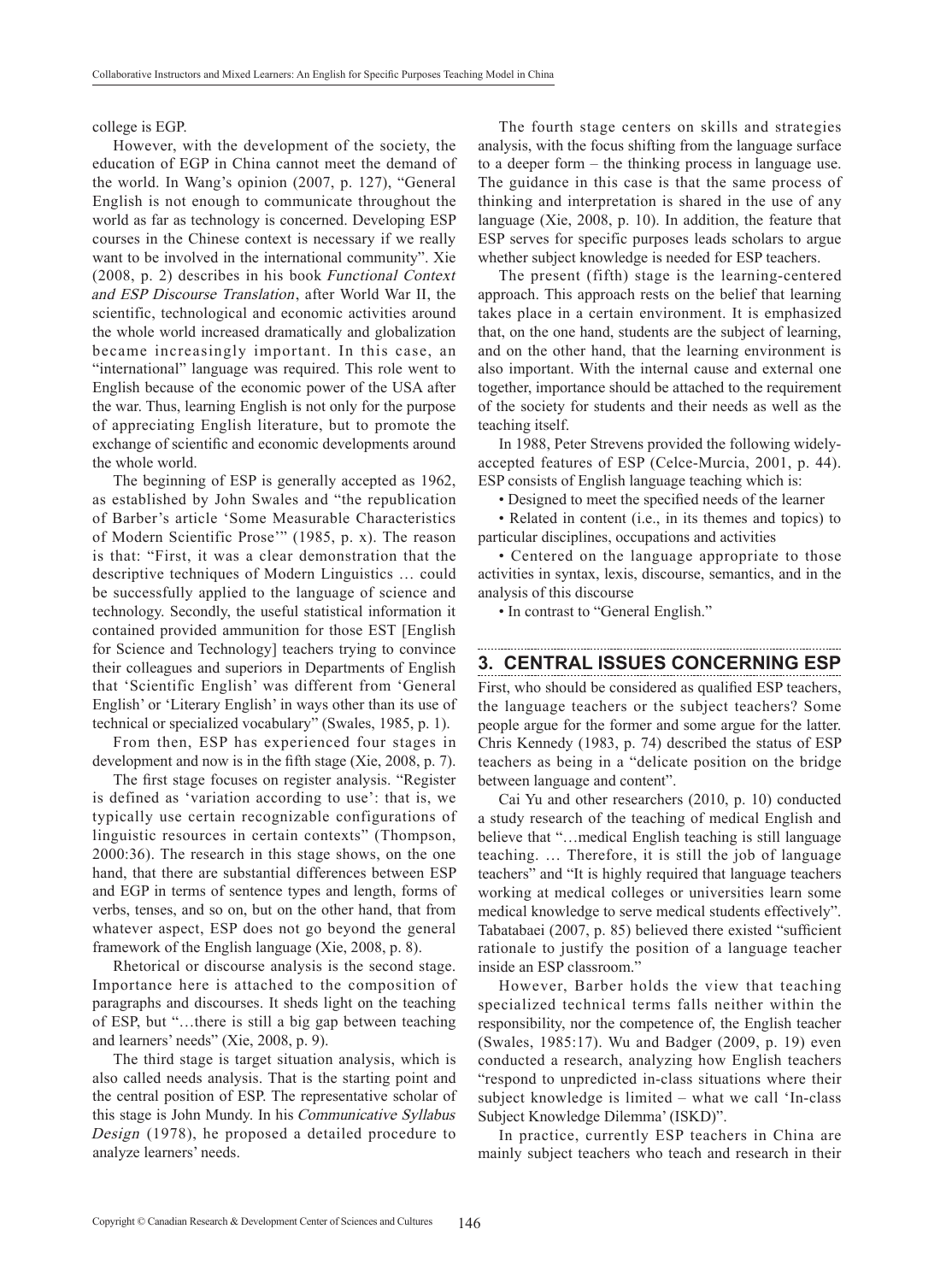specialized fields and whose English proficiency is relatively high.

Let us see the learners' attitude toward this issue. In the same research conducted by Cai Yu and others (2010, p. 9-10), questionnaires were created to ask for students' opinions and the result is: 61.7% say "medical teachers" and 38.3% stand by "English teachers".

The debate never stops and another way has been proposed: The collaboration of the two types of teachers. Johns and Dudley-Evans (1980) found team-teaching extremely useful in their study. Shao (1992) also claimed that the cooperation in teaching between the two types of instructors is important.

It is widely accepted that the two parties should cooperate, but what is the specific way? One way that has been proposed is that the same ESP course is taught by two different teachers in the same semester and they teach in staggered hours. This way solves the problem to a great degree, but the profit is not maximized because "on the spot" technical problems in either direction cannot be readily solved during class and the ESP teachers are not cross-trained .

Second, ESP is generally for students majoring in some specific area except English. Only a few universities have attempted to provide it for English majors, with the limited "specific purposes" in social science like economics and business. In fact, English majors should be given the opportunities to develop language skills appropriate to a certain area within the important fields of science and technology based on their own interests and the strengths of the university. The Chinese society needs those who can study and appreciate English literature, but many more people with English skills are wanted in various industries. Specialization of English majors is a correct way to reach the balance of demand and supply in that field of the job market.

### **4. NEEDS ASSESSMENT AND THE PROPOSED MODEL**

From the previous discussion about the definition, development and features of ESP, it is evident that learners' needs are critical to effective teaching and learning. It is widely recognized by researchers. For example, Cunningsworth (2002) claims that what distinguishes ESP courses from general English ones lies in the fact that ESP is goal-oriented and based on the awareness of learners' needs. Bloor and Bloor (1986) also believe that the goals of ESP courses are more likely to be achieved as long as learners' needs are satisfied. Therefore, the first thing to do for the ESP course is to assess the learners' needs. There are several reasons why this should be done.

First, for non-English majors – those who major in any subject other than English – English proficiency is increasingly necessary for them these days. As specialized experts in their fields, their expertise can be better exerted if they can use English well in their work, such as consulting English materials, communicating with foreign experts, or having their findings published in international journals. In addition, English proficiency is a critical factor in their employment upon graduation. Anyway, non-English majors long to improve their English skills in their specialized field.

Second, English majors are not given enough attention in this aspect because traditionally ESP is for non-English majors. However, with the expansion of college enrollment in China and the policy of building comprehensive universities, the number of English majors has mushroomed. The severe situation is that they are faced with the difficulty of unemployment upon graduation because the society does not need so many people majoring solely in this language or in English. The opportunities of becoming specialized should be provided to the learners, particularly when the universities have those different programs available.

Third, the teachers' needs should also be taken into consideration. Subject experts serving as ESP teachers are just as eager to improve their language skills as are the non-English majors so that they can be exposed to a wider range of information and can have their achievements exposed to the whole world. For English teachers, meanwhile, frequently long to become specialized so that they, themselves, can not only meet the demands of society and the marketplace, but also teach students to meet those demands as well.

Last but not the least, the presently difficult task of specialized translation can be shouldered properly with the successful arrangement of ESP teaching. Translation concerns the transfer of meaning from one language to another. On the one hand, it directly involves languages so the translator should be good at them. On the other hand, the essence of the process is the conveyance of meaning. In order to fully understand the meaning being communicated, the translator has to understand the context so that the specific meaning can be grasped and conveyed accurately. In short, both subject and English teachers need to accomplish the task of translation and the way is ESP teaching.

It can be concluded from the first stage of ESP development that ESP is different from EGP. Besides, "A college English program is a prerequisite for ESP courses" (Wang, 2007, p. 127), so ESP is also based on EGP. The features of ESP also prove that it is categorized into the language teaching but is closely related to a specific discipline. Therefore, it is safe to say that ESP requires the collaboration of both subject and English teachers. Vocabulary teaching may be taken as an example to illustrate the point.

When learning a word, the learner is learning several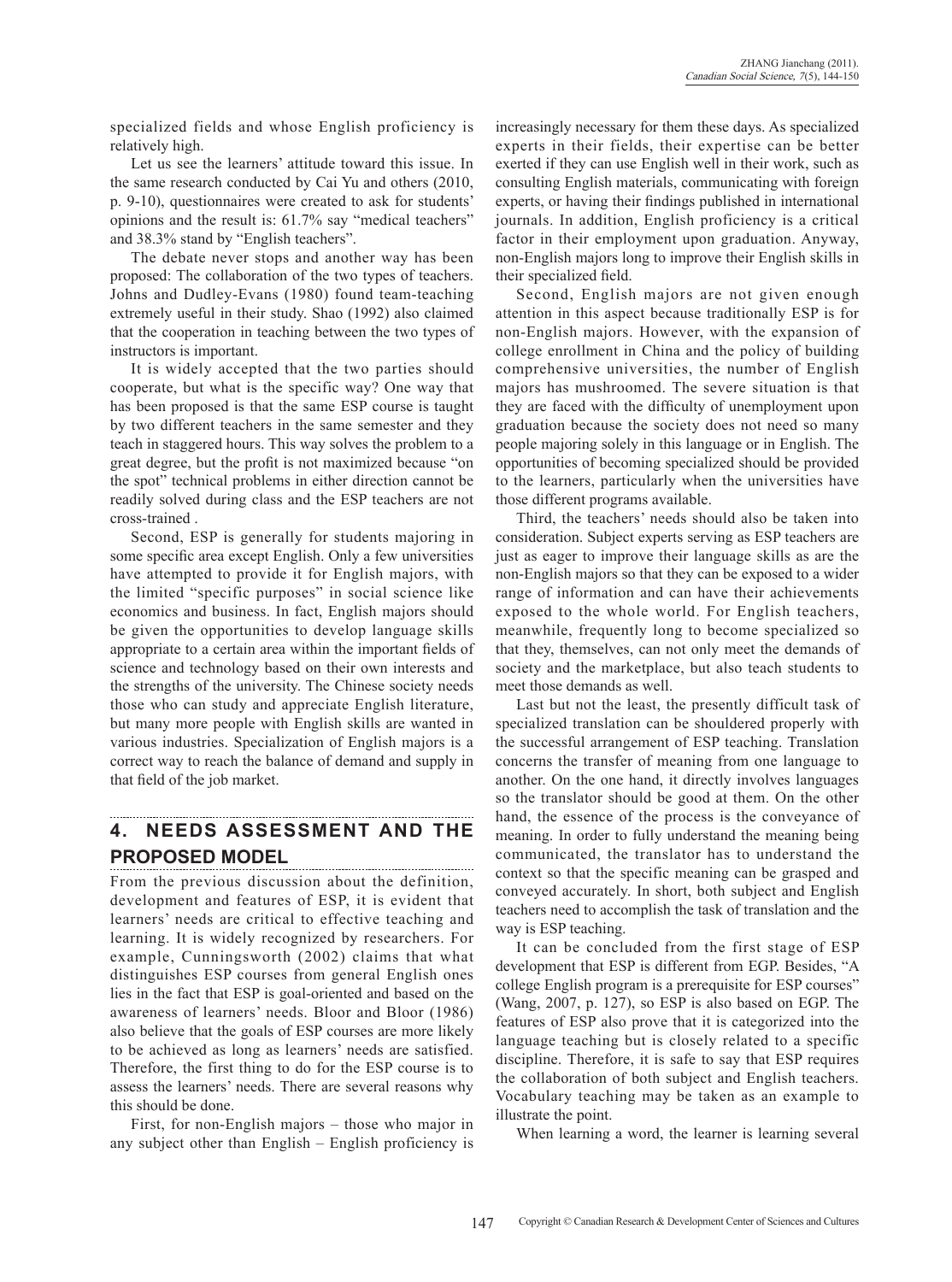facets of the word. In terms of morphology, he learns its spelling; in terms of phonology, he learns its pronunciation; in terms of semantics, he learns its meaning; in terms of pragmatics, he learns its usage in a specific context. Without any background knowledge, there is still no problem to learn the spelling and pronunciation of a word, but it is quite difficult, even impossible, to grasp the essential meaning and use of a word in a certain context. For example, without the knowledge of "computer," one cannot have a clear understanding of the word "server"; the meaning of the word "goaf" is not accessible without the background knowledge of mining.

That is the example of the word learning. The same principle applies to phrases and sentences, too. In short, a language, as the signifier, cannot be easily understood when the reader or listener lacks the necessary knowledge about the signified.

Therefore, for ESP, the collaboration between the subject teacher and English teacher is essential, with one focusing on language issues and the other on subject ones. Both aspects are for the thorough understanding of the discourse. "We believe that knowing the vocabulary in the professional field is not a sufficient condition for successful reading of specialized material; it is the nontechnical vocabulary which causes more of a problem for EFL learners" (Cohen et al., 1979). At the same time, "For a specialized article, the largest information carrier is from technical terms instead of general ones" (Fan, 1995).

The collaboration is reflected in the whole process of teaching. Before class, the instructors should discuss the teaching materials and curriculum so that the key issues of the English language and the key points in the subject matter can be balanced. In the classroom, both teachers should be present, with one "on-stage" teaching and the other seated among students. They take turns onstage based on the focus of a specific class plan. The coinstructor should always be present because it is also his opportunity to learn. In the long run, the independent ESP teachers and qualified translators can be cross-trained in this way. After class, they should also work together to do the evaluation for further development.

 "Mixed students" here refers to the situation where the learners in the same classroom include both English majors and the majors in a specialized field. Since "ESP work is often designed for learners who have already begun to study English and are at an intermediate or even advanced level" (Dudley-Evens, 1998), the students should be senior students in college. Thus, non-English majors have laid a foundation for their subject matter and English majors have a relatively good proficiency in English and choose a certain field to be specialized in based on their interest. Then, the question immediately arising is how students in different disciplines can learn together. The key is what they are supposed to learn – the teaching content.

From the needs assessment we know that non-

English majors need the skills of the English language while English majors need specialized knowledge. Their needs determine what they should learn in the ESP class. Because students in each of these two groups bring only a limited knowledge of the other's specialty, the instruction can only be within the most basic knowledge in that given area, as in Introduction to XXX, (where XXX refers to the specific area). It should be simple, basic but  $-$  at the same time – comprehensive and systematic, so as to give learners a global view of the discipline in question. The purpose of the ESP course is not for the subject (non-English) students to study the most complicated or latest developments of their field, but to improve their English skills. In this way, non-English majors can focus on English issues because the subject matter within the major is already familiar to them.

For English majors, the specialized content is an introduction to the specialized subject matter, particularly about the engineering subjects. With their relatively better language proficiency, however, they are likely to easily gain a fundamental understanding of the subject matter. All the English majors can choose a particular subject based on their interest and the availability of the program in the university. In this way, they are not only able to be specialized in a field, but also are able to further improve their English skills.

The mixed way also promotes learners' motivation. Many researchers have claimed that motivation enhances second/foreign language acquisition (Liu, 2007, p. 127). With the current stage of ESP development characterized by the central position of learners, more attention should be paid to the enhancement of learners' motivation.

Gardner and Lambert (1972) categorize motivation as instrumental motivation and integrative motivation. Instrumental motivation refers to the learning desire caused by external factors, such as examinations, employment, and so on. Integrative motivation refers to the learning desire from inside of the learner to learn a foreign language to communicate. For both English and non-English majors, their instrumental motivation is clear, as analyzed in the part of needs assessment. In her research about Chinese college students' motivation to learn English, Liu (2007) also found that Chinese students "were more instrumentally than integratively motivated to learn English". The mixed approach is supposed to greatly enhance the learners' integrative motivation.

The current learners-centered stage of ESP means learners are active in class. They discuss with their teachers as well as their peers; they do presentations. With their respective strengths, both English and non-English majors have the willingness and confidence to share their strengths with the other party. Thus, a better inclass environment is created, which is also an important element of the learner-centered approach to teaching. With the desire to communicate aroused and an effective learning environment created, learners' integrative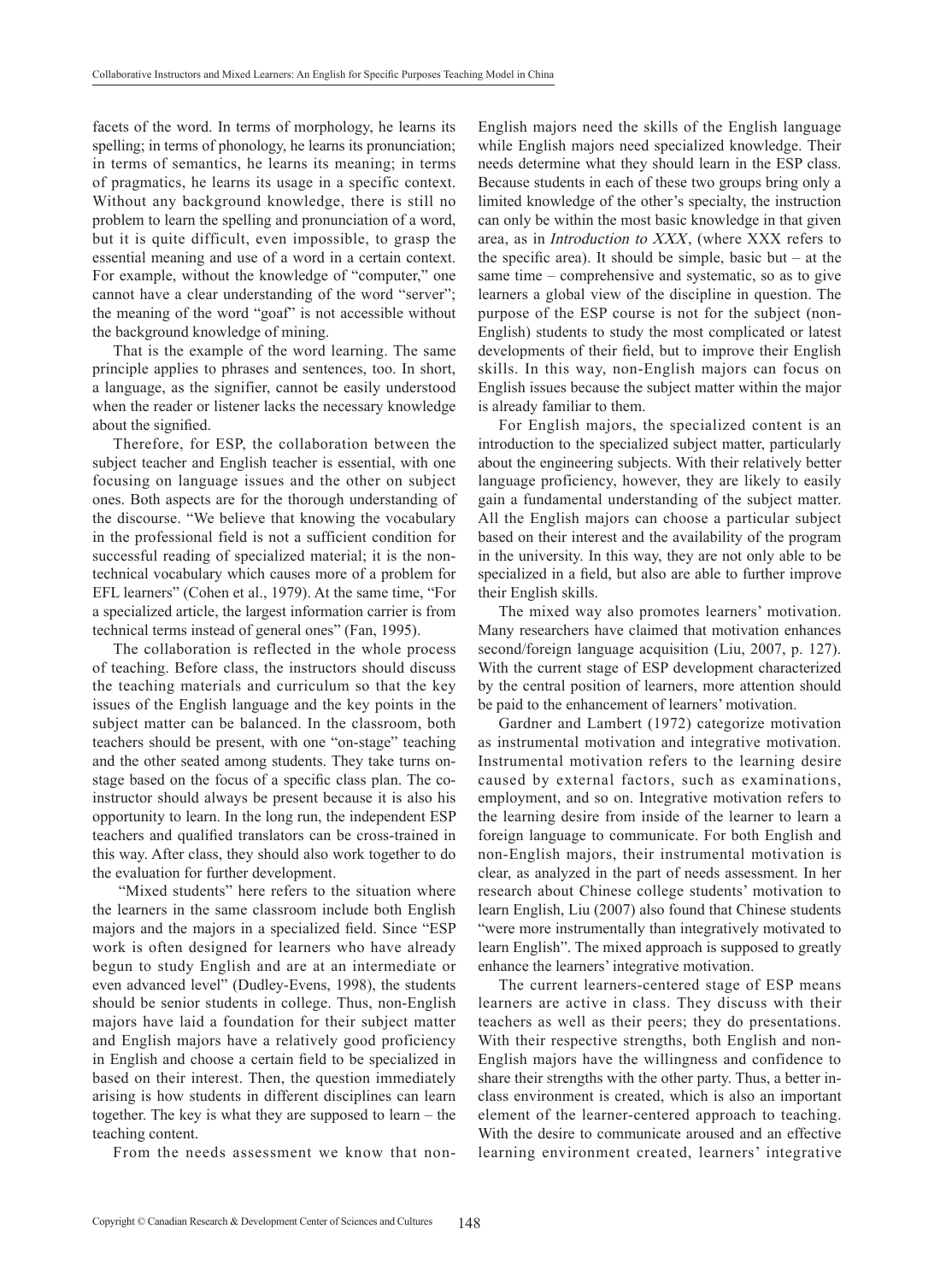motivation is enhanced.



#### **Figure 1 The ESP Teaching Model**

The program is for students in Grade Three in college, as it is being done in China now.

The subject teacher is still the person who is doing the job for their interest and English proficiency. The English teacher should come from the Department of English, and be interested in a certain specialized field. The two teachers collaborate in all the teaching procedures. Particularly in class, both teachers are present although each class has a specific focus. As noted previously, there are two main reasons for having each teacher present at all times. For one reason, both the subject matter issues and language issues can be solved on-the-spot. For another, this way of teaching also serves the purpose of training of ESP instructors and qualified translators. In this sense, the teacher who sits among students in a class has double status: as a teacher and as a student.

For students, non-English majors attend a class based in part upon their specific major, as is usually done. For English majors, the students are to be divided into different groups which are based on the available programs of the college. The division of the students depends upon students' choices based on their interests.

The teaching content is the introductory knowledge of the certain discipline so that the learners can have a good balance of their strengths and weaknesses. The learners are more motivated and learn from each other because of their respective advantages.

### **CONCLUSION**

Based on the development and features of ESP, this study addresses the central issues in the field and sets up a model of ESP teaching characterized by collaborative instructors and mixed students to meet the needs of all the parties involved. The instructors can learn from each other and they are likely to become not only independent ESP instructors in the future, but also efficient translators in a specific field. Non-English majors can better improve their English skills. The composite quality will greatly benefit them in their academic pursuit and workplace. While further improving their English skills, English majors can become specialized and become competitive in the job market.

Based on this theoretical model, an empirical experiment could be conducted to provide concrete data. In addition, research in other factors involved in ESP teaching could be pursued to improve it even more comprehensively.

### **REFERENCES**

- Bloor, M. & Bloor, T. (1986). Language for Specific Purposes: Theory and practice. Trinity College Dublin: Centre for Language and Communication Studies.
- Cai, Y., Wang, Y., Pang, W., & Xue, Y. (2010). Situation, Problems and Approaches to Medical English Teaching. Sino-US English Teaching, (7), 9.
- Celce-Murcia, M. (Ed.). (2001). Teaching English as a Second or Foreign Language (3rd ed.). Boston: Heinle and Heinle.
- Chien, C., Lee, W. and Kao, L. (2008). Collaborative Teaching in an ESP Program. Asian EFL Journal: Conference Proceedings, (10), 4.
- Cohen, A., Glasman, H., Rosenbaum-Cohen, P. R., Ferrara, J. and Fine, J. (1979). Reading English for specialized Purposes: Discourse Analysis and the Use of Student Informants. TESOL Quarterly, 13(4), 551-564.
- Cunningsworth, A. (2002). Choosing Your Coursebook. Shanghai: Shanghai Foreign Language Education Press.
- Dudley-Evens, T. (1998). An Overview of ESP in the 1990s. The Japan Conference on English for Specific Purposes Proceedings, 5.
- Fan, Y. (1995). The Reason for the Existence of ESP. Foreign Language Teaching and Research, 3.
- Gardner, R. C., & Lambert, W. E. (1972). Attitudes and Motivation in Second Language Learning. Rowley, Mass.: Newbury House.
- Grabe, W., & Kaplan, R. (1986). Science, technology, language and information: Implications for language and languagein-Education Planning. International Journal of the Sociology of Language, 59, 47–71.
- Hutchinson, T., & Waters, A. (1987). English for Specific Purposes: A Learning-Centered Approach. Cambridge: Cambridge University Press.
- John, T. F., & Dudley-Evans, A. (1980). An Experiment in Team Teaching Overseas Postgraduate Students of Transportation and Plant Biology. London: The British Council.
- Johns, A., & Price-Machado, D. (2001). English for Specific Purposes: Tailoring Courses to Student Needs – and to the Outside World. In M. Celce-Murcia, (Ed.), Teaching English as a Second or Foreign Language (3rd ed., pp.43-54). Boston: Heinle and Heinle.